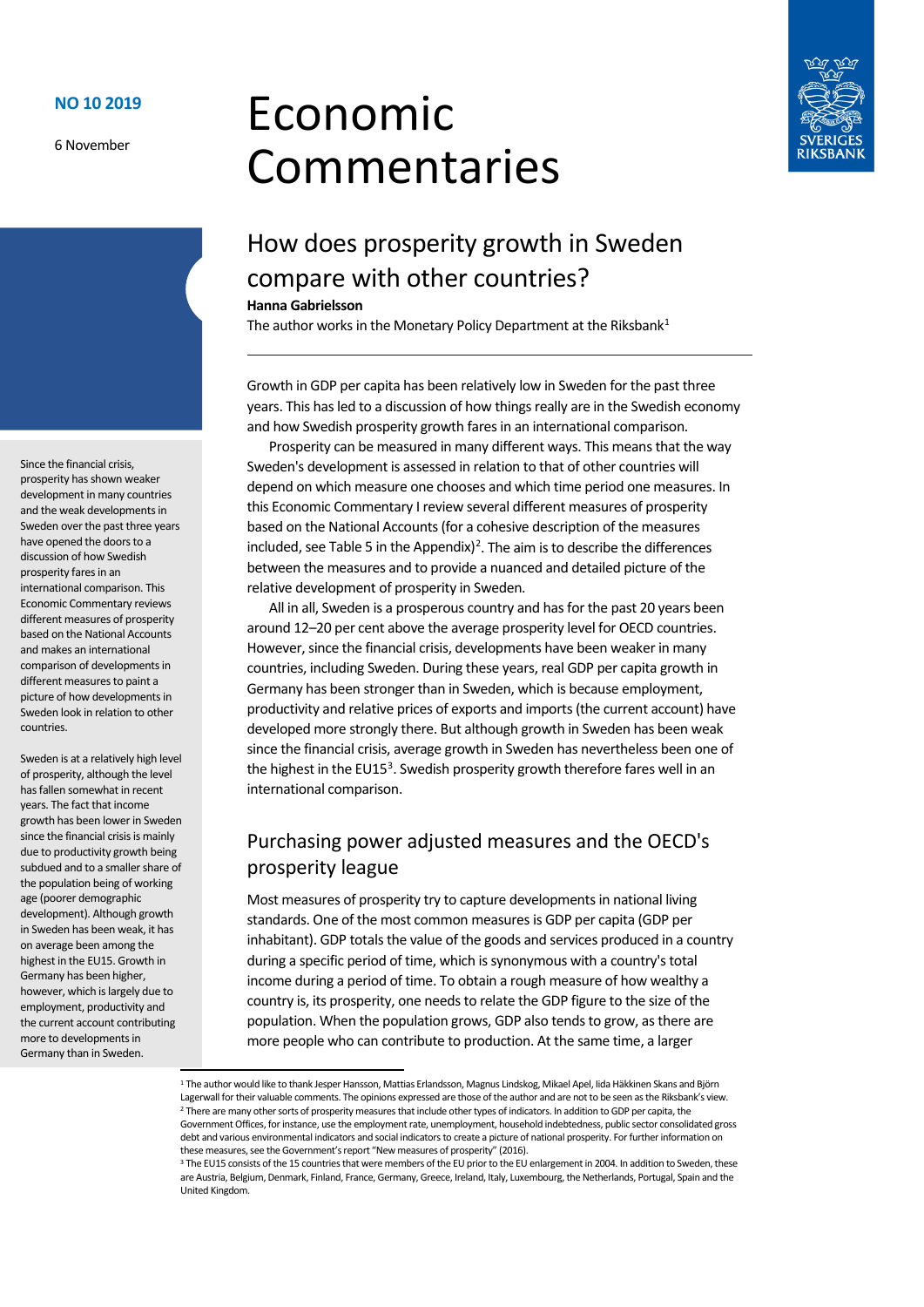population means that more people share the incomes. This is why GDP per capita is preferable to GDP as a prosperity measure, as it takes into account developments in the population.

If one wishes to compare prosperity in different countries, the incomes must be expressed in the same currency. Then GDP in current prices needs to be converted so that instead of being expressed in national currencies, it is expressed in a joint currency. The best way of doing this is with purchasing power parity. This also adjusts for a difference in general price levels between countries. In poorer countries, price levels are usually lower, which means that even if incomes are lower, consumption may not be. Norway is a good example of a country with high income levels, and also high price levels. If the incomes are not adjusted for the higher domestic price levels, Norwegian purchasing power and prosperity will be overestimated. When income levels are converted to, and expressed in, a joint currency with the aid of purchasing power parity, it is possible to compare domestic purchasing power in different countries in a fairer way.

Purchasing Power Parity in created by compiling the prices of goods in a basket in national currency and comparing with the prices of corresponding baskets of goods in a comparison area, such as the OECD countries<sup>[4](#page-1-0)</sup>. With the aid of purchasing power parity, GDP in current prices can be converted to be expressed as a common currency with a uniform price level, what is known as purchasing power adjusted GDP. The OECD and Eurostat publish purchasing power adjusted GDP per capita in a common, artificial currency. This currency is called the OECD dollar, which is US dollars calculated to average price levels for the whole OECD area.<sup>5</sup>

The OECD's prosperity index is a list of the OECD countries' purchasing power adjusted GDP per capita. Figure 1 shows the relative level for purchasing power adjusted GDP per capita in 2018 in relation to the OECD average. Sweden was then in 11th place out of the 36 countries included in the prosperity index, with a prosperity level more than 16 per cent higher than the OECD average.

<span id="page-1-0"></span> <sup>4</sup> The parity calculations are based on price data regarding just over 2,500 consumer goods and services, 26 public services (based on average salaries for various posts within the public sector), 230 types of capital goods and 8 construction projects (OECD & Eurostat, 2012). One example of a parity calculation is the price difference for a Coca-Cola in Sweden and in Germany. A 2-litre bottle of Coca-Cola costs around SEK 22 in Sweden and EUR 2 in Germany, the purchasing power rate will then be SEK 22/EUR 2 = 11 SEK per EUR. For each euro spent on Coca-Cola in Germany, SEK 11 must be spent in Sweden.<br><sup>5</sup> Eurostat publishes purchasing power adjusted GDP per capita for the euro area countries and GDP is then expressed in a currency

<span id="page-1-1"></span>known as PPS – Purchasing Power Standard.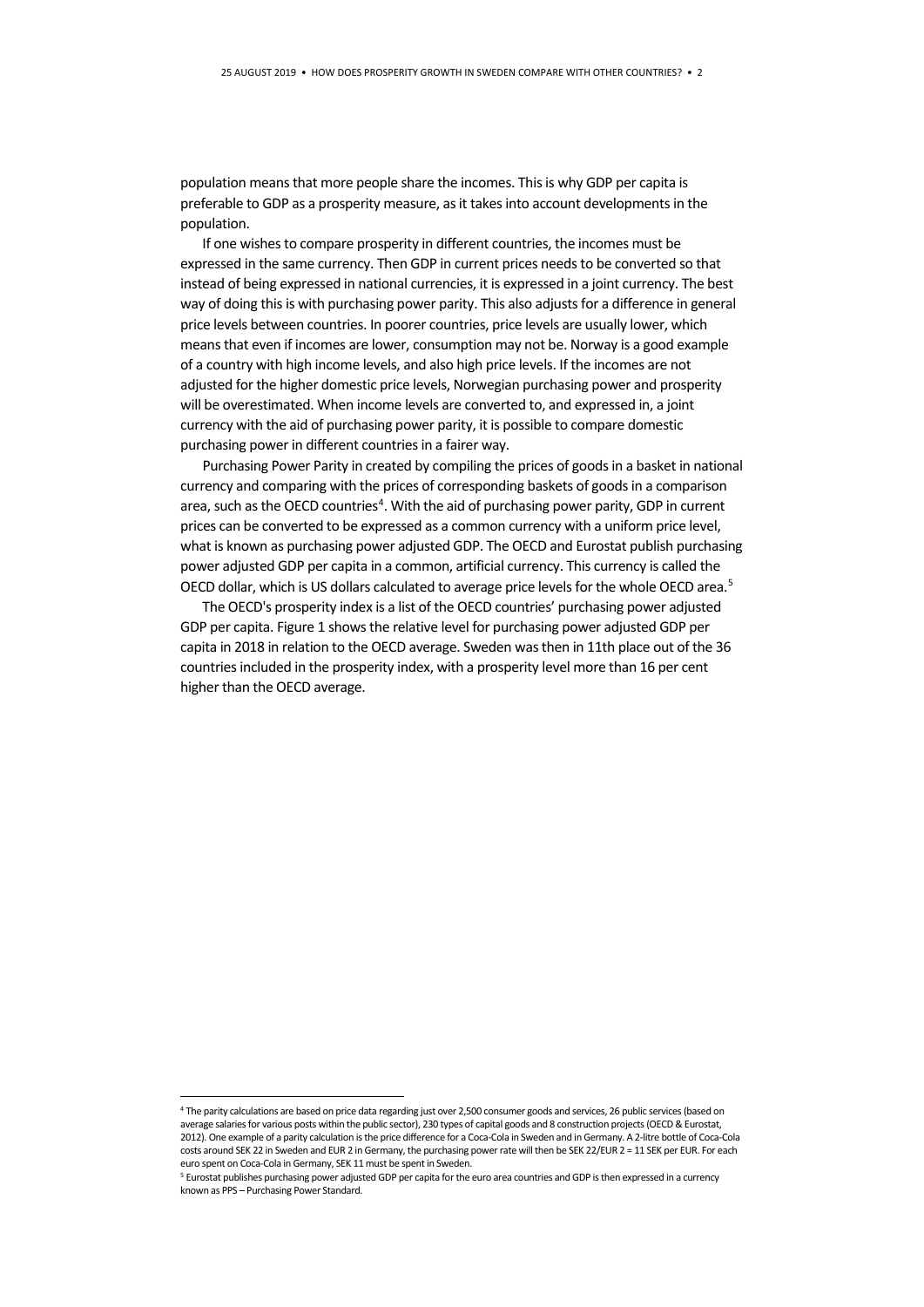

#### **Figure 1. The OECD's prosperity index 2018**

Purchasing power adjusted GDP per capita, index OECD =100

#### **Purchasing power adjusted GDP per capita over time**

The relationship between prosperity levels in different countries has varied over the years. Figure 2 shows purchasing power adjusted GDP per capita in Sweden, Germany, EU15, EU28<sup>[6](#page-2-0)</sup> and our Nordic neighbouring countries in relation to the OECD average. To capture changes in relative prices over time one expresses the measure in current prices and current PPPs.

Over the past seven years, GDP per capita in Sweden, Denmark and Germany has not diverged very much at all, and the level has been around 15-20 per cent above the average for the OECD countries. However, developments have been somewhat slower in Sweden than in Denmark and Germany. Danish prosperity is now higher than Swedish, and Sweden is no longer on a higher level than Germany. Minor differences in levels should be interpreted with caution, as both GDP calculations in the National Accounts and Eurostat's/the OECD's purchasing power calculations are very uncertain.<sup>[7](#page-2-1)</sup> In Finland, GDP per capita has been lower since the financial crisis and it is now at a level close to the average for all EU15 countries.

Variables that are purchasing power adjusted also correct for changes in the current account, something that can play a decisive role for countries with substantial foreign trade. At the end of the 1990s, the Swedish current account deteriorated, import prices rose more than export prices. This meant that we could receive a smaller volume of goods and services for each good or service that we exported. The increase in purchasing power adjusted GDP was therefore not particularly large during this period, despite Swedish productivity increasing rapidly in relation to that of other countries. For this reason, it may be important to adjust GDP growth for changes in the current account. Another example of this is Norway, which stands out with a comparatively strong growth in prosperity since the mid-1990s. The development in Norway is primarily due to the oil price increasing, which has improved Norway's current account and thereby strengthened the Norwegians' real purchasing power.

Note. Current prices and current PPP weights. Source: The OECD

 $6$  As of 2013, the EU consists of 28 member states (which is where the designation EU28 comes from).

<span id="page-2-1"></span><span id="page-2-0"></span><sup>7</sup> The uncertainty margins for purchasing power adjustments are high for lower aggregates of GDP, but lower for aggregate GDP. The OECD states that when there is a difference greater than 2 percentage points for two different countries' index figures for GDP per capita, it is usually statistically proven.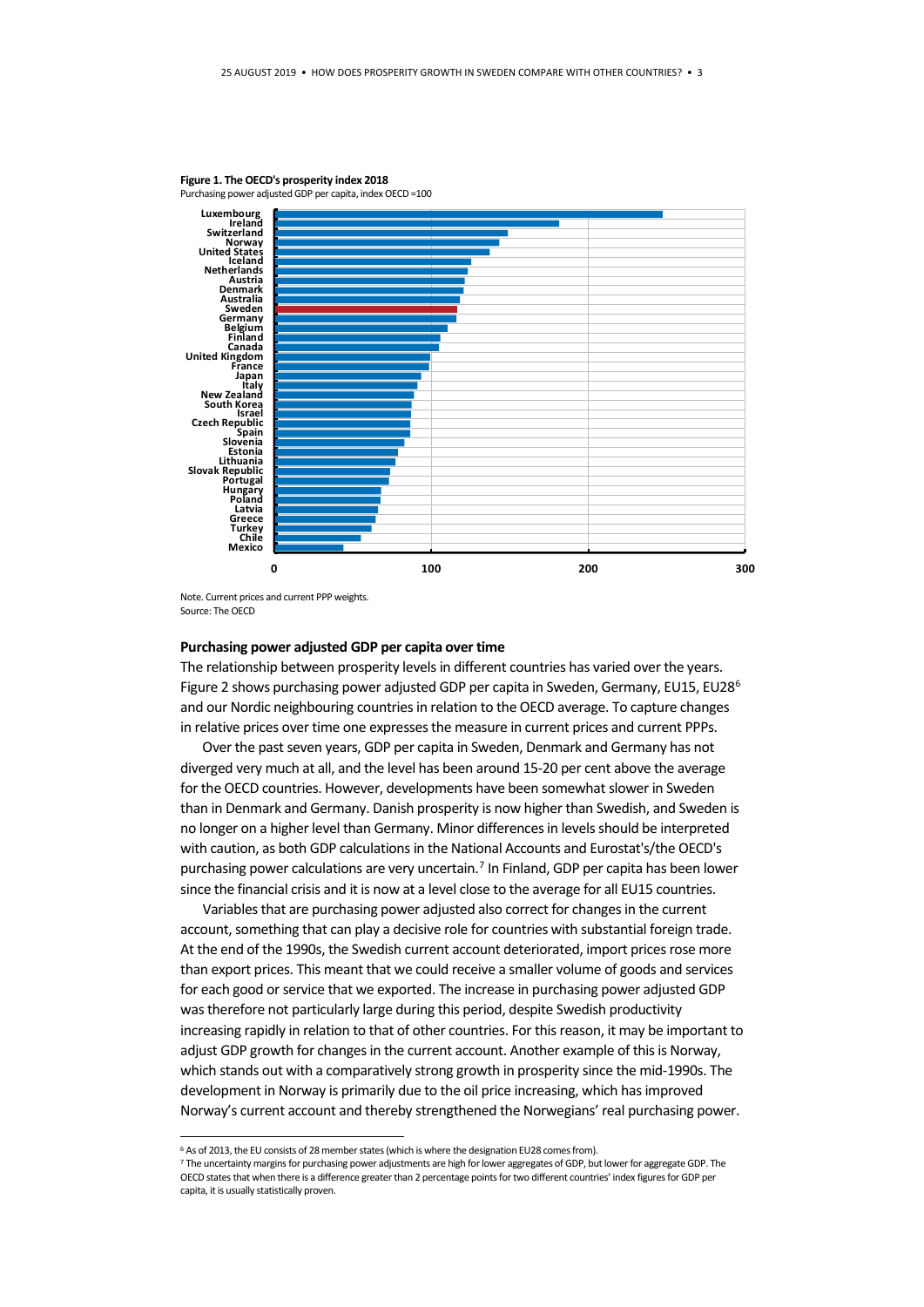

**Figure 2. GDP per capita, purchasing power adjusted**  Index, OECD = 100

Note. Current prices and current PPPs. Data for EU28 aggregate is not available prior to 1995. Source: The OECD

#### **Actual individual consumption per capita and GNI per capita**

Actual individual consumption is a measure that could be expected to better capture households' prosperity<sup>[8](#page-3-0)</sup>. According to purchasing power adjusted individual consumption, Sweden was close to the OECD average in 2016 (see Table 1). Finland, Denmark, Germany and Norway were all at a higher level than Sweden. However, Swedish households have saved and invested a lot over a long period of time, which could have contributed to consumption being lower. It is thus not entirely clear that lower household consumption is a sign of relatively low prosperity.

A further measure of prosperity is gross national income (GNI) per capita. GDP measures the value of all production and thereby all incomes that are generated within the country, while GNI measures all income accruing to people living in the country. The difference between the two measures consists of remuneration for work and capital that go abroad and come from abroad. Gross national income is obtained by adding the net total of capital incomes and work incomes going abroad and coming from abroad  $9$  to GDP. The difference between GDP and GNI is relatively small for the countries examined in Table  $1^{10}$ . The difference in levels is particularly small in Sweden and Finland. It is slightly larger in Norway, which has a higher GNI than GDP, which means that Norway has more work and capital incomes flowing into the country than flowing out of it.

All in all, the three measures reinforce the picture of Sweden, Germany, Denmark and Norway having relatively high prosperity levels. Moreover, it is clear that Norway's relative prosperity level was clearly higher than those of its neighbours in 2016. Denmark and Germany also had slightly higher prosperity levels than Sweden. In Finland, however, the relative prosperity level was lower, more in line with the level of the EU15 aggregate.

<span id="page-3-0"></span> <sup>8</sup> Consumption of individual services provided by the public sector is included, such as medical care and education.

<span id="page-3-1"></span><sup>9</sup> Such as interest rates, share dividends, return on direct investment abroad, salaries and some taxes and subsidies.

<span id="page-3-2"></span><sup>10</sup> The largest difference between GNI and GDP in the OECD can be seen in Luxembourg and Ireland, where GNI is much lower than GDP. There are a lot of people working in Luxembourg who live in other countries. Their salaries are declared in their home countries, which brings down Luxembourg's GNI in relation to its GDP. In Ireland, large parts of the business sector are foreign owned and the profits in these companies thus fall due to inhabitants of other countries and mean that GNI becomes lower than GDP.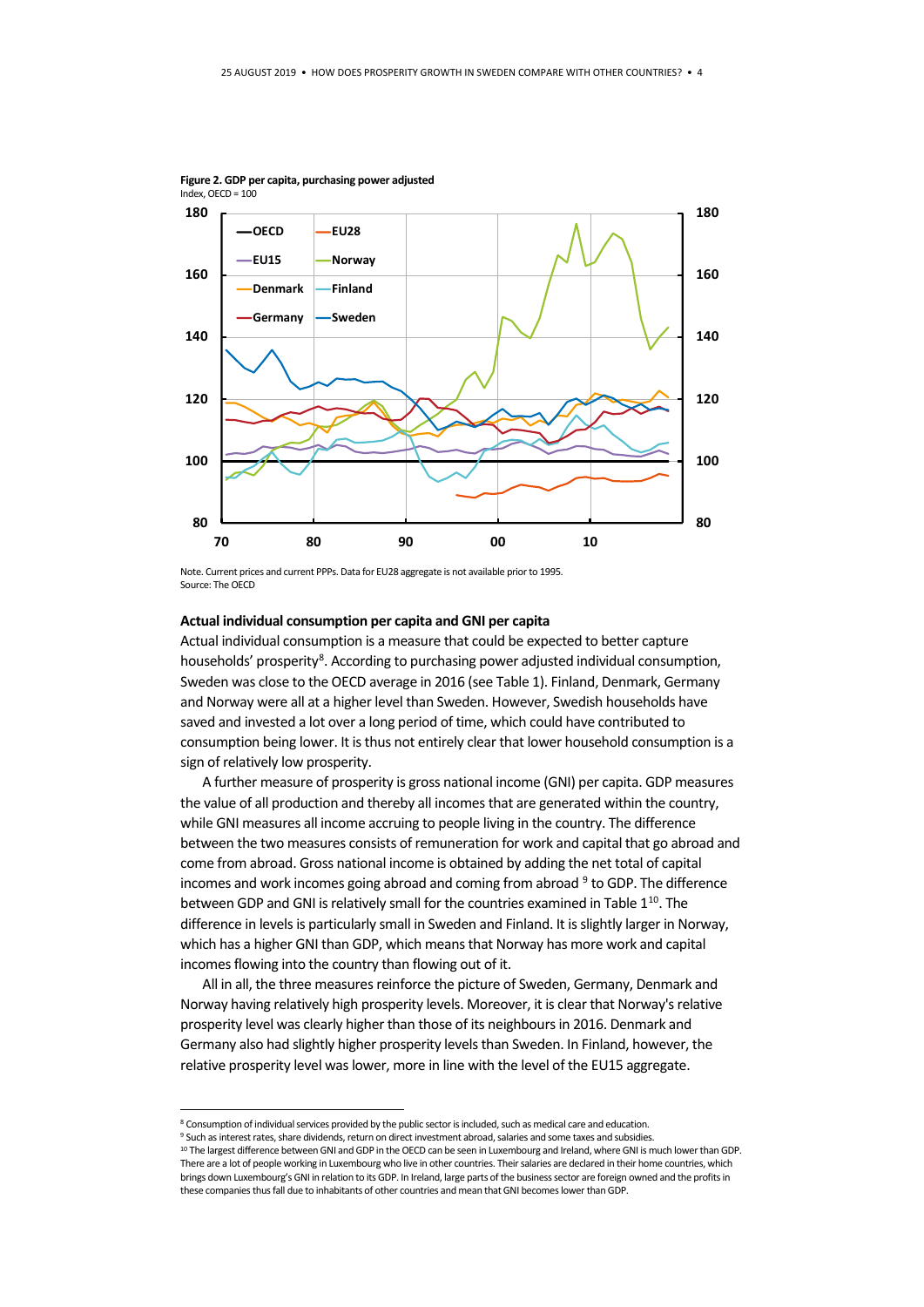|                                             | Sweden     | Germany   | <b>Finland</b> | Denmark   | Norway   | $EU15***$ |
|---------------------------------------------|------------|-----------|----------------|-----------|----------|-----------|
| GDP per capita                              | 116.4 (12) | 116.7(11) | 103.7(15)      | 119.4(9)  | 136.0(5) | 102.5     |
| GNI per capita*                             | 115.8(10)  | 118.9 (8) | 103.9 (14)     | 121.8(6)  | 142.0(3) | 101.9     |
| Actual individual consumption<br>per capita | 101.9 (14) | 110.4(6)  | 102.5(13)      | 103.4(11) | 115.9(4) | 98.2      |

## **Table 1. Purchasing power adjusted measure relative to the OECD, year 2016**

Note. Current prices and current PPP weights. As a result of data restrictions, the comparison refers to the year 2016 (GNI for OECD is only available until the end of 2016). However, the ranking of GDP and households' individual consumption would not be very much affected if 2017 had been chosen. \*Purchasing power adjusted GNI per capita is not available for Iceland, which affects the ranking. Iceland was in 6th place with regard to purchasing power adjusted GDP per capita in 2016 and it is therefore possible that Sweden, Denmark, Germany and Finland would move down a place if Iceland has been included. \*\*EU15 is not included in the prosperity index, so no ranking is given.

Source: The OECD

## Development of real GDP per capita over time

Purchasing power adjusted GDP or GNI per capita are the preferred measures when comparing relative levels. However, it is also interesting to know how the prosperity of individual countries grows and changes over time. A common measure used to study this kind of change is the annual percentage growth in real GDP per capita.

Figure 3 shows an average of annual percentage growth in real GDP per capita, GDP per capita at fixed prices and real GNI per capita during  $2011-2017^{11}$ . GDP expressed in fixed prices adjusts for price developments in what is produced and thus describes the development in production volumes. The calculation of real GDP and real GNI takes into account not just price changes in production, but also changes in the current account, and thereby captures the development of the domestic purchasing power in GDP and GNI respectively.



**Figure 3. Growth in real GDP and GNI per capita and GDP per capita at fixed prices in EU15 (excluding Ireland)**  Average annual percentage change, 2011–2017

Note. Outcome of real GNI 2018 is not available for several countries and therefore the average only goes to 2017. If 2018 is included, the average for real GDP and GNI at fixed prices will be somewhat higher for most countries, but marginally lower for Sweden. Ireland is excluded as Irish GDP growth was 24 per cent in 2015<sup>[12](#page-4-1)</sup>, which had a big impact on the averages for Ireland that were almost 6 per cent. Sources: Eurostat and the OECD

<span id="page-4-0"></span><sup>&</sup>lt;sup>11</sup> The average refers to the years following the financial crisis, as growth during 2008–2010 was unusually low or high. If, for instance, 2010 is included, the average will be 0.5 percentage points higher for Sweden.

<span id="page-4-1"></span><sup>12</sup> Ireland's low corporate taxes have attracted multinational companies that have moved their financial operations (in particular intellectual property rights) to Ireland. Sales created through the use of these intellectual property rights therefore contribute to Irish GDP.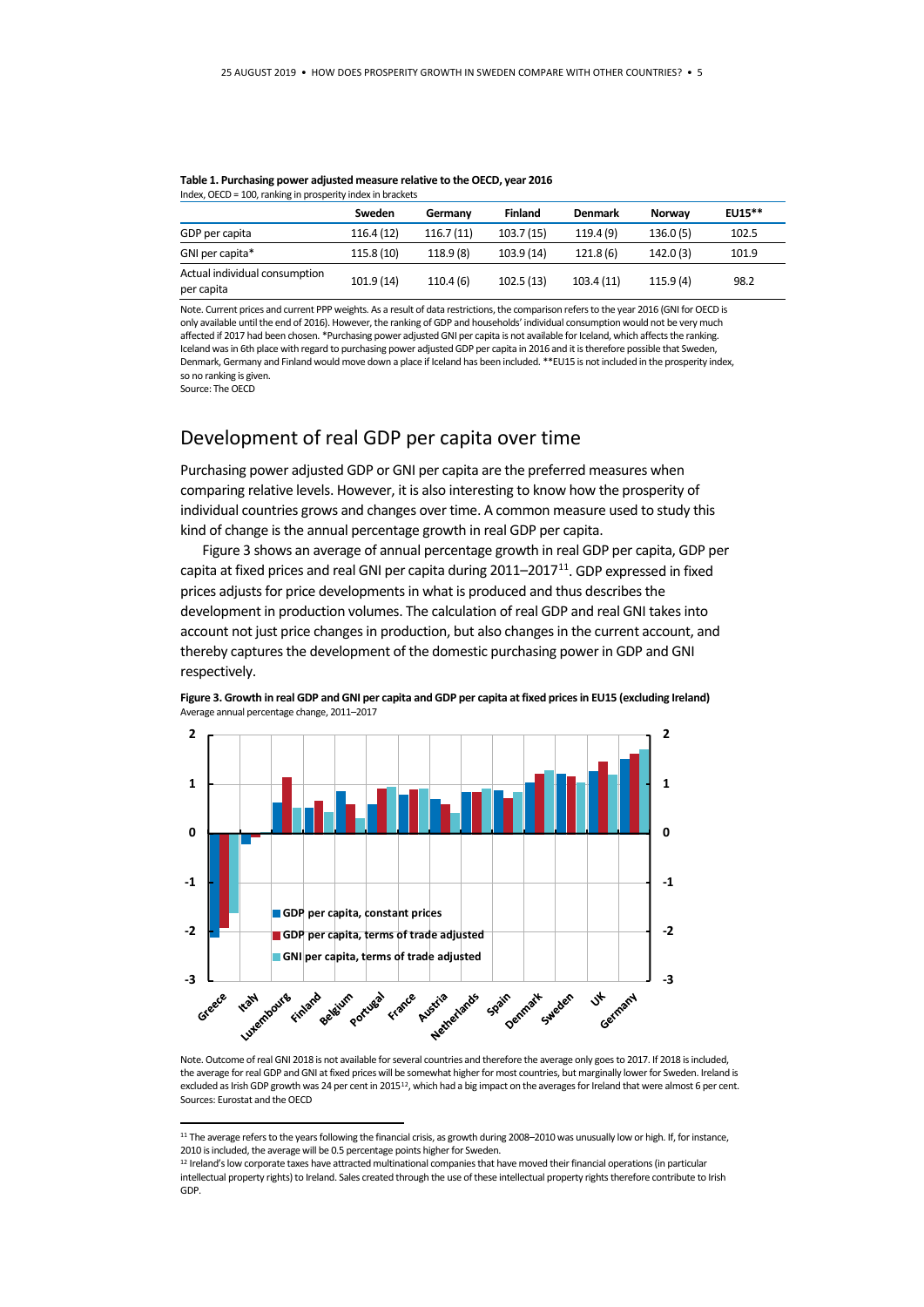The difference in average growth measured by the different measures has been relatively small for most of the countries in EU15. In Sweden, the average growth per capita in real GDP, real GNI and GDP at fixed prices has on average been 1.1, 1.0 and 1.2 per cent respectively per year during the period 2011–2017. The main explanation for the two real measures being lower than GDP at fixed prices is that Sweden's current account has deteriorated, which has subdued the development of real incomes. Moreover, the fact that growth in real GNI was lower than growth in real GDP indicates that the net total of capital incomes and work incomes from abroad has been weaker. On average, Swedish real GDP and GNI per capita have grown the 5th fastest among the EU15 countries and GDP per capita at fixed prices has grown the 4th fastest.

Three countries that are relevant comparison countries for Sweden are Finland, Germany and Denmark. Figure 4 shows the development of real GDP per capita over time<sup>13</sup>. With the exception of individual years, the growth rates have been similar in the four countries. In Sweden, growth was high in 2015, at 3.5 per cent, but has since then slowed down and been around 0.6 per cent in the past two years. However, it is not only in Sweden that growth has been weak in recent years; Germany and Denmark have also experienced lower growth. Finland was hit harder by the financial and sovereign debt crisis and has therefore had much weaker growth than the other countries up to 2016. After that, however, Finnish growth picked up speed and over the past two years it has been about 2 percentage points higher than in Sweden.





Sources: Eurostat and the OECD

## Decomposition of growth in real GDP per capita

Growth in real GDP per capita can be divided up in different ways. One way to describe the development is to break down growth into different components, known as growth

<span id="page-5-0"></span><sup>&</sup>lt;sup>13</sup> Going forward I will use real GDP per capita instead of GDP per capita at a fixed price since the real measure takes into account changes in the current account. In addition, GDP per capita is used instead of GNI per capita as it is a more common measure of prosperity and there is more data available. Moreover, growth in real GDP and real GNI per capita has been similar in the countries surveyed in the period 1996–2018.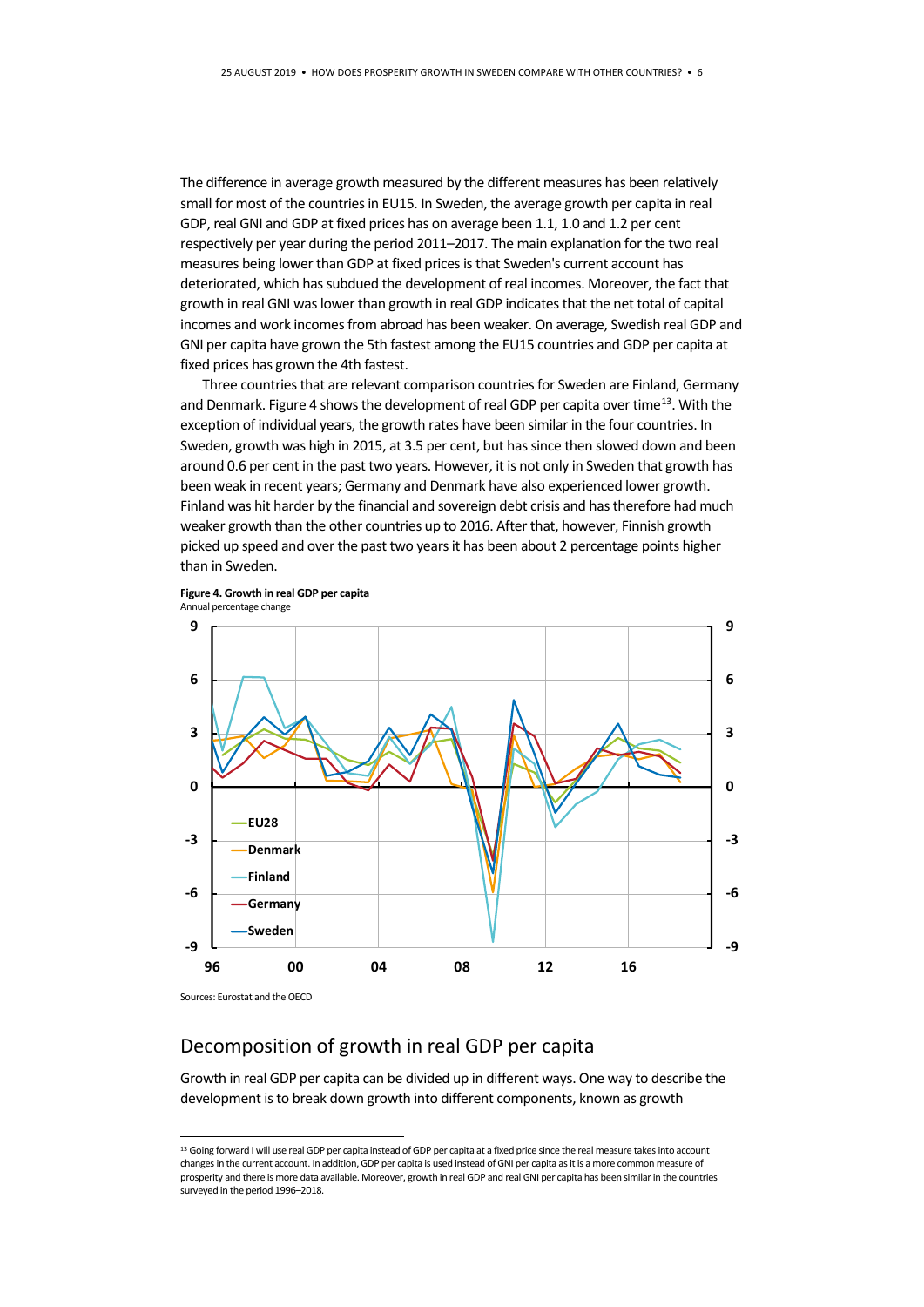accounting. GDP is broken down into hours worked and production per hour. The hours are further broken down into hours worked per employee (average working hours) and number of employed. Employment in its turn depends on how large a percentage of the population are taking part in the labour force (labour force participation) and what percentage of the labour force has a job. Figure 5 shows the contribution to growth from the percentage of the population of working age (refers here to those aged 15-74), labour force participation, number of employed as a percentage of the labour force, average working hours, labour productivity and by a residual. The residual captures the difference between growth in GDP per capita at fixed prices and growth in real GDP per capita. The difference should primarily be explained by the current account, which is supported by the correlation between growth in the residual and the current account being 0.97. A positive residual is therefore primarily linked to an improved current account.



**Figure 5. Decomposition of growth in Swedish real GDP per capita** 

Note. Residual refers to the contribution to growth in real GDP per capita that is not explained by the other variables. Employment and labour force in 2018 are affected by quality problems in the statistics that arose in 2018 H2, the outcomes for 2018 may therefore be amended.

Sources: Eurostat, the OECD and own calculations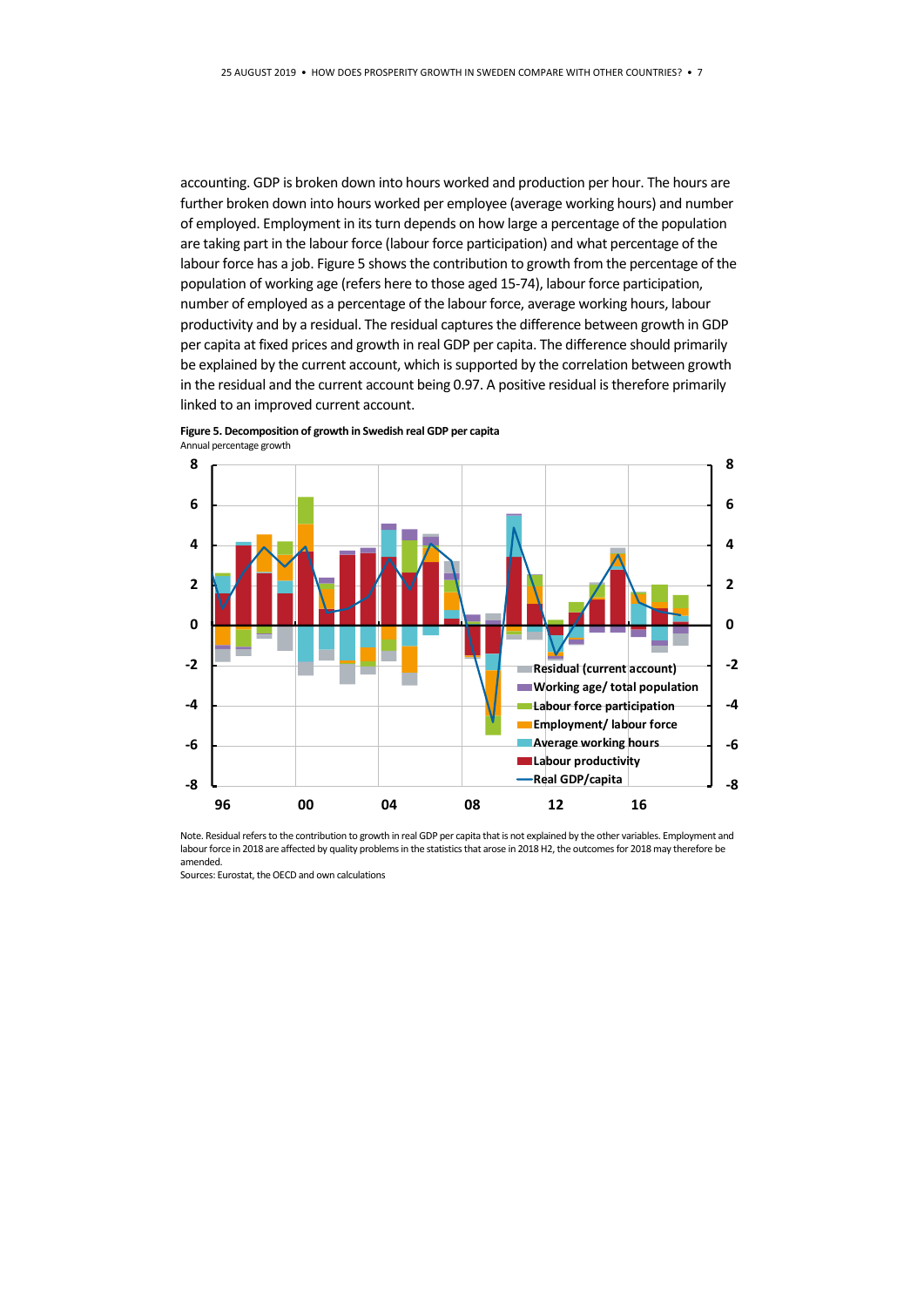#### **Table 2. Average contribution to growth in Swedish real GDP per capita** Annual percentage growth, average

|                                                   | 1996-2008 | 2011-2018 | 1996-2018 |
|---------------------------------------------------|-----------|-----------|-----------|
| Percentage of the population of working age       | 0.2       | $-0.3$    | 0.0       |
| Labour force participation                        | 0.2       | 0.5       | 0.2       |
| Employment as a percentage of the labour force    | 0.2       | 0.3       | 0.1       |
| Hours worked per employee (average working hours) | $-0.3$    | $-0.1$    | $-0.1$    |
| Production per hour (labour productivity)         | 2.3       | 0.8       | 1.7       |
| GDP/capita at fixed prices                        | 2.6       | 1.2       | 1.9       |
| Residual (current account)                        | $-0.4$    | $-0.1$    | $-0.3$    |
| Real GDP/capita                                   | 2.2       | 1.0       | 1.6       |

Note. The contributions have been rounded off. Residual refers to the contribution to growth in real GDP per capita that is not explained by the other variables. 2009 and 2010 are excluded as these years have a very large impact on the average, although the years are included in the average for 1996–2018. Employment and labour force in 2018 are affected by quality problems in the statistics that arose in 2018 H2, the outcomes for 2018 may therefore be amended. Sources: Eurostat, the OECD and own calculations

Between 1996 and 2008 it was especially high productivity that contributed to the development in real GDP per capita (see Figure 5 and Table 2). On average, labour productivity grew by 2.3 per cent a year, which was somewhat faster than real GDP per capita, which grew by an average of 2.2 per cent a year. The fact that Swedish productivity growth was unusually high during this period is largely explained by productivity growth in the information and communication technology (ICT) branch being exceptionally strong.<sup>[14](#page-7-0)</sup> The contribution to growth from average working hours and the current account was negative during the same period.[15](#page-7-1)

From 2011 to 2018, growth in real GDP per capita has been lower; on average growth has been 1.0 per cent a year. This can be linked to the fact that productivity growth has slowed down and that demographic developments have meant that a lower share of the population is of working age (15-74). Instead, growth during this period has been combined with increased employment, which in turn is linked to increased labour force participation and a higher percentage of persons employed in the labour force (lower unemployment). According to Statistics Sweden's population forecast, the percentage of the population of working age is expected to fall going forward, as a larger share of the population becomes older than 74. This development will thus dampen the conditions for growth in GDP per capita, as it will probably mean that a smaller percentage of the total population will work and contribute to production.

## **Decomposition of the difference between growth in Swedish and German real GDP per capita**

Although growth in Swedish real GDP per capita has developed reasonably in line with growth in other European countries (see Figure 4), there have been major differences in some years. The difference between Swedish and German growth in real GDP per capita can also be broken down using growth accounting (see Figure 6). Positive figures in Figure 6 mean that Swedish growth has been higher than German growth.

<span id="page-7-0"></span><sup>14</sup> A more thorough description and explanation of Swedish productivity growth can be found in the section "BNP-per capita – en historisk jämförelse med åren framöver" (GDP per capita – a historical comparison with the coming years) in the Swedish Economy Report October 2019, "Produktiviteten i Sverige" (Productivity in Sweden) in Wage Formation in Sweden 2017 and "Produktivitetsutvecklingen i Sverige" (Productivity growth in Sweden) in Wage Formation in Sweden 2019.

<span id="page-7-1"></span><sup>15</sup> For a decomposition beginning 1970 instead of 1996 and which focuses more in depth on Swedish developments in each decade, see the section "GDP per capita" in the Fiscal Policy Council's report (2019).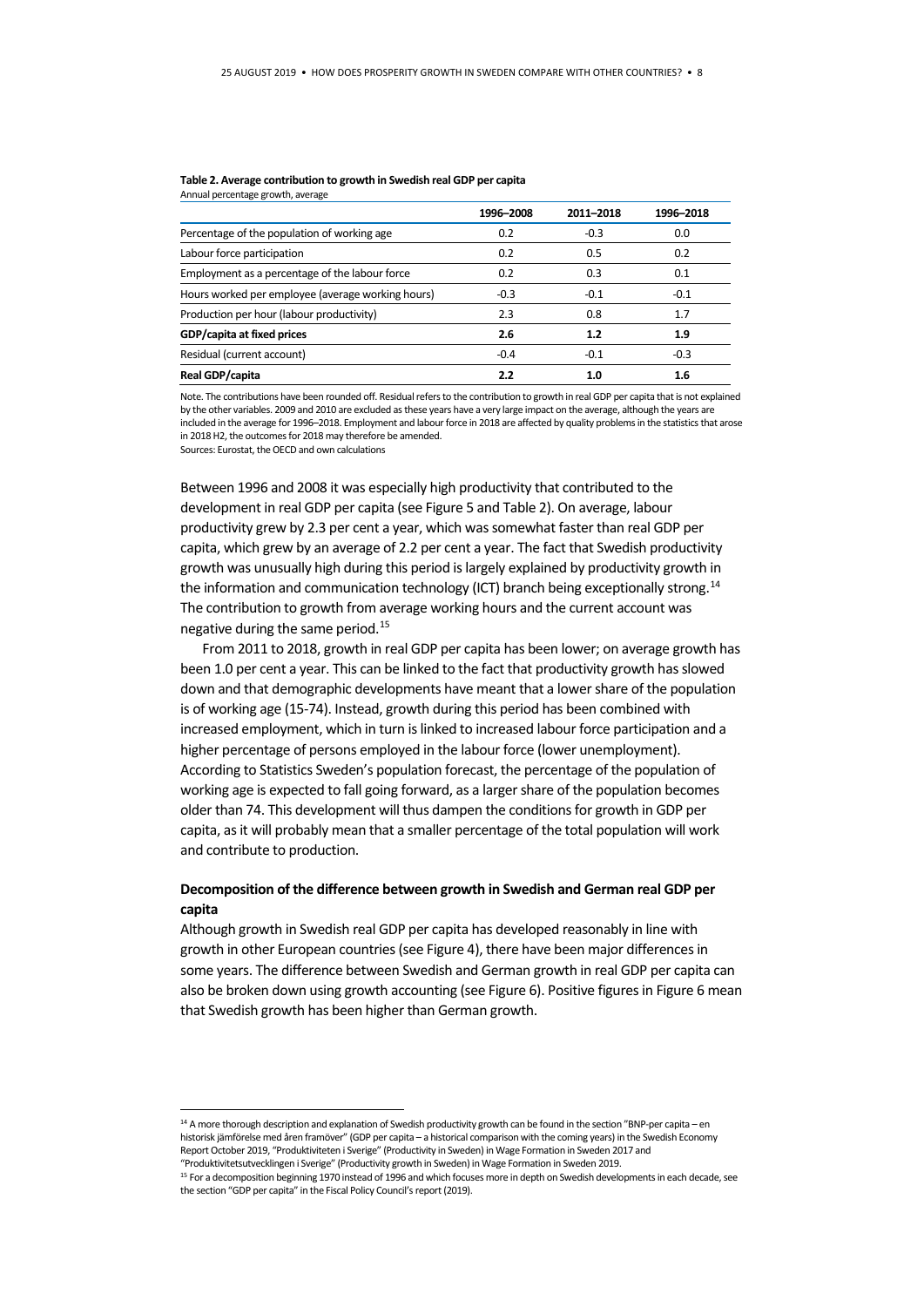

**Figure 6. Decomposition of Swedish growth relative to German growth in real GDP per capita**  Annual percentage change

Note. The series refer to Swedish growth minus German growth. Positive figures thus mean that Swedish growth has been higher than German growth. Residual refers to the contribution to growth in real GDP per capita that is not explained by the other variables. German population aged 15-74 has had a time series break in 2010 and has therefore been spliced with an average of growth in 2009 and 2011. Swedish employment and labour force 2018 are affected by quality problems in the statistics that arose in 2018 H2, the outcomes for 2018 may therefore be amended.

Sources: Eurostat, the OECD and own calculations

During the entire period examined, growth in real GDP per capita has on average been somewhat higher in Sweden than in Germany (see Figure 6 and Table 3). This is mainly due to productivity and average working hours contributing more to growth in Sweden. Instead, labour force participation and the residual have on average contributed more to growth in Germany. As the development of the current account has a high level of correlation with the development of the residual<sup>[16](#page-8-0)</sup>, the latter indicates that the current account has on average deteriorated more in Sweden than in Germany during the period 1996–2018.

| Table 3. Average contribution to the difference between growth in real GDP per capita in Sweden and Germany |  |
|-------------------------------------------------------------------------------------------------------------|--|
| Per cent, average difference between annual percentage growth rates                                         |  |

|                                                   | 1996-2008 | 2011-2018 | 1996-2018 |
|---------------------------------------------------|-----------|-----------|-----------|
| Percentage of the population of working age*      | 0.0       | 0.1       | 0.1       |
| Labour force participation                        | $-0.1$    | 0.0       | $-0.1$    |
| Employment as a percentage of the labour force    | 0.2       | $-0.2$    | $-0.1$    |
| Hours worked per employee (average working hours) | 0.2       | 0.0       | 0.3       |
| Production per hour (labour productivity)         | 0.8       | $-0.2$    | 0.5       |
| GDP/capita at fixed prices                        | 1.0       | $-0.2$    | 0.5       |
| Residual (current account)                        | $-0.3$    | $-0.2$    | $-0.2$    |
| Real GDP/capita                                   | 0.8       | $-0.4$    | 0.3       |

Note. The contributions have been rounded off. The series refer to Swedish growth minus German growth. Positive figures thus mean that Swedish growth has been higher than German growth. Residual refers to the contribution to growth in real GDP per capita that is not explained by the other variables. 2009 and 2010 are excluded, as developments in these years were extreme and have a major impact on the averages. German population aged 15-74 has had a time series break in 2010 and has therefore been spliced with an average of growth in 2009 and 2011. Swedish employment and labour force 2018 are affected by quality problems in the statistics that arose in 2018 H2, the outcomes for 2018 may therefore be amended. Sources: Eurostat, the OECD and own calculations

<span id="page-8-0"></span><sup>&</sup>lt;sup>16</sup> The correlation between the German current acount and the residual is 0.99.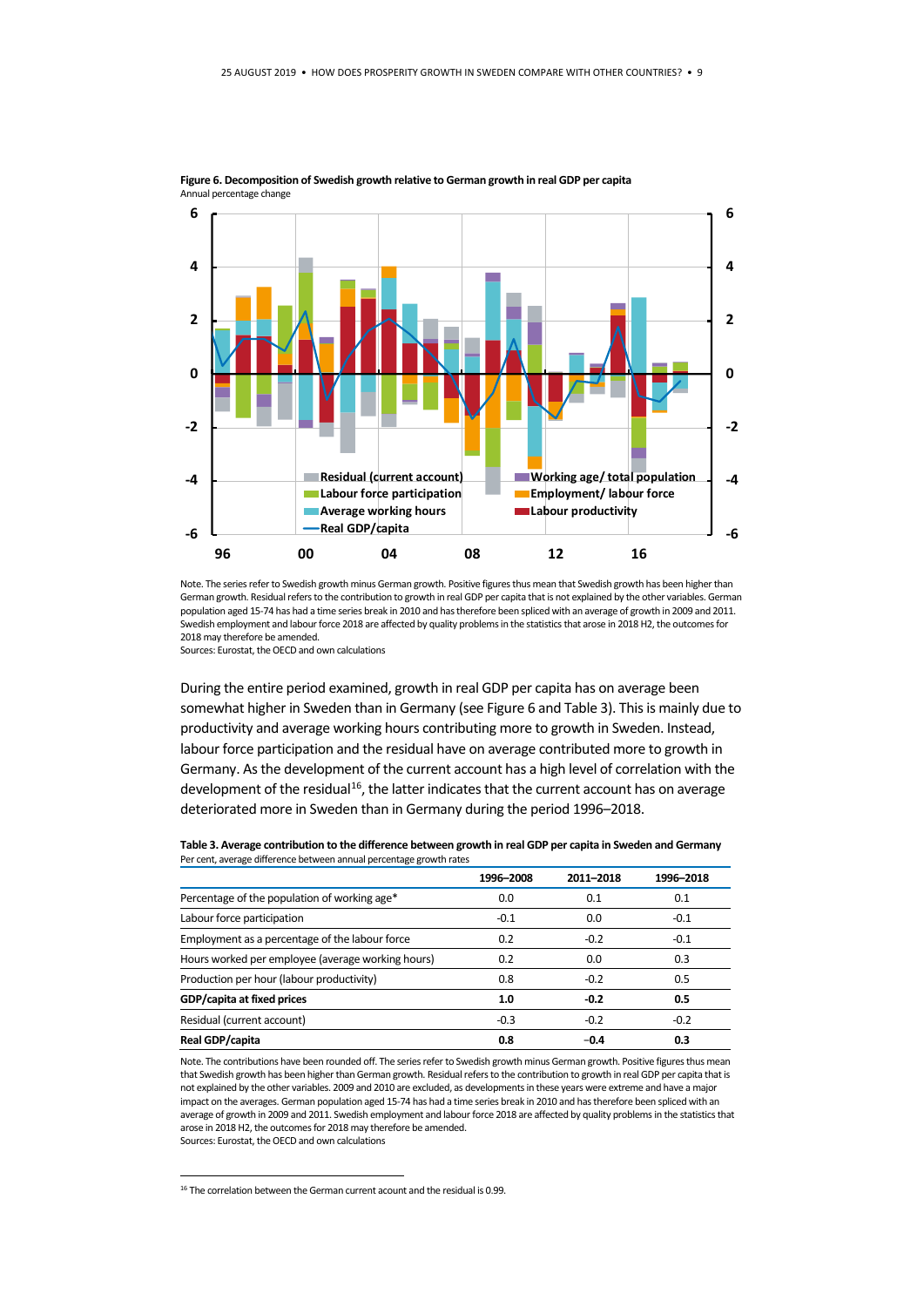From 1996 to 2008, real GDP per capita and labour productivity grew by an average of 0.8 percentage points faster in Sweden than in Germany every year (see Table 3). The difference between the contributions in 1996–2008 is similar to the difference measured throughout the entire period examined, except that productivity and employment as a percentage of the labour force contributed more to growth in Sweden than in Germany during 1996–2008.

It is primarily since 2004 that labour force participation and employment as a percentage of labour have increased rapidly in Germany. This coincides with the introduction of the Hartz reforms 2003–2005, which reformed the German labour market. The reforms aimed to increase the supply of labour and as Figure 6 shows, labour force participation has increased somewhat faster in Germany than in Sweden. However, reforms have also been implemented in Sweden, which have contributed to increasing the labour supply during this period. Labour force participation is still at a higher rate in Sweden than in Germany; in 2018 the labour force participation rate in the ages 15–74 was 73 per cent in Sweden and 69 per cent in Germany<sup>17</sup>.

During the past eight years, growth in real GDP per capita has on average been stronger in Germany than in Sweden, on average 0.4 percentage points higher per year. The component that really stands out here is the current account, as the growth contribution here has been negative in Sweden, but positive in Germany<sup>[18](#page-9-1)</sup>. Additionally, labour productivity and the percentage of the labour force with jobs have contributed more to growth in Germany than in Sweden.

### **Decomposition of the difference in growth in real GDP per capita in Sweden and various comparison countries**

Below, the same calculation has been made for Finland, Denmark and EU28 (see Table 4 and figures in the Appendix). The table shows the average relative difference between the contributions during 2011–2018.

During 2011–2018, growth in real GDP per capita has been higher in Sweden than in Finland. The financial crisis in 2008 and the debt crisis in 2012 hit Finland harder than Sweden, and it was not until 2016 that growth in real GDP per capita was as high in Finland as in Sweden. It is largely labour force participation and employment as a percentage of the labour force that have contributed more to growth in Sweden than in Finland. At the same time, the current account's contribution to growth has been negative in Sweden, but positive in Finland $19$ .

<span id="page-9-0"></span><sup>17</sup> Statistics Sweden has detected quality problems in the Labour force surveys (LFS) that arose in June 2018. The whole year figure for 2018 may therefore be misleading. However, the first quarter of 2018 should be correct and in that period Swedish labour force participation was 72.2 per cent (not seasonally-adjusted).<br><sup>18</sup> See Figure 7 in the Appendix for a decomposition of growth in real GDP per capita in Germany.

<span id="page-9-2"></span><span id="page-9-1"></span><sup>&</sup>lt;sup>19</sup> See Figure 8 in the Appendix for a decomposition of growth in real GDP per capita in Finland.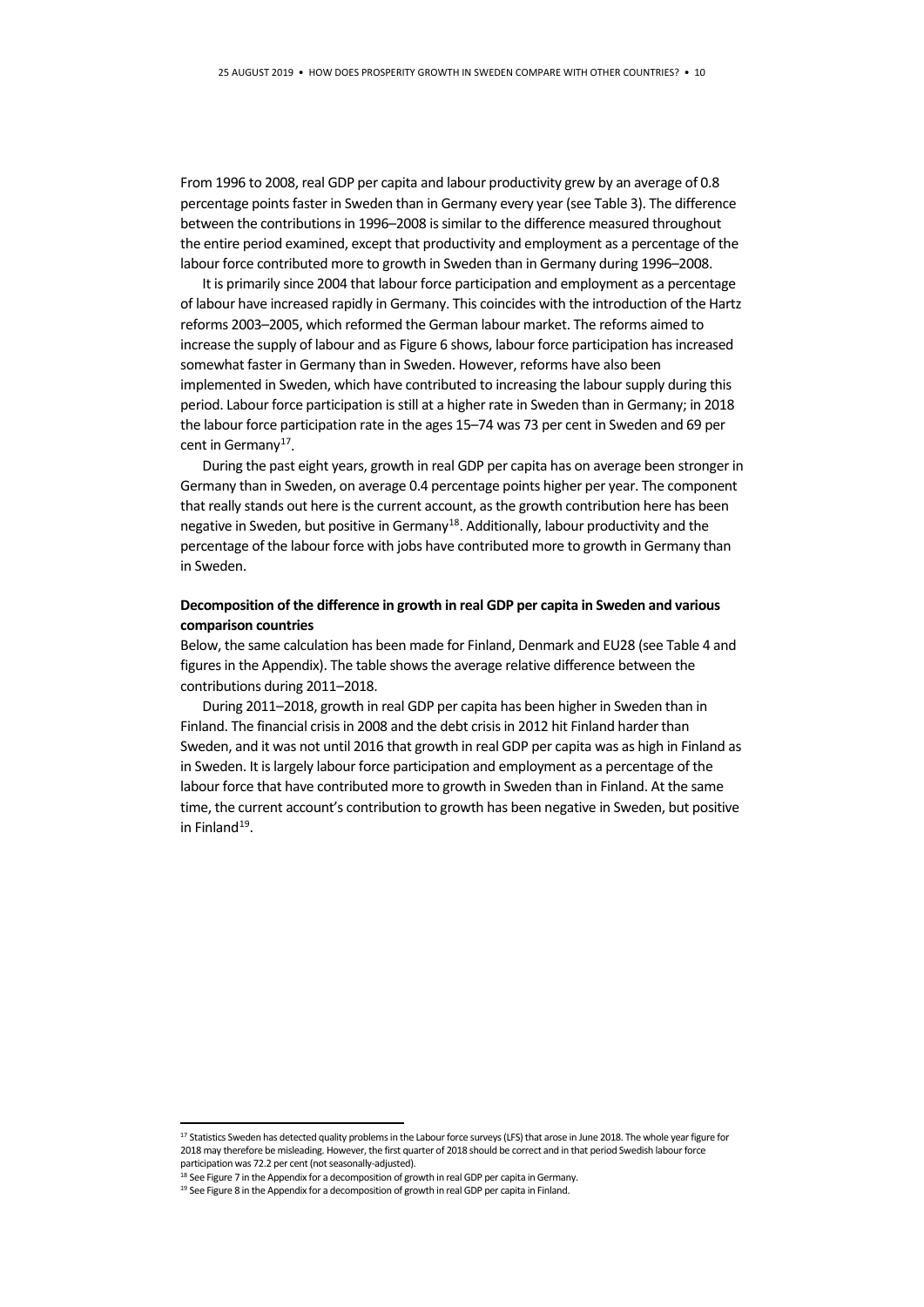|                                                   | <b>Finland</b> | <b>Denmark</b> | <b>EU28</b> |
|---------------------------------------------------|----------------|----------------|-------------|
| Percentage of the population of working age       | $-0.2$         | $-0.3$         | $-0.1$      |
| Labour force participation                        | 0.4            | 0.7            | 0.2         |
| Employment as a percentage of the labour force    | 0.2            | $-0.1$         | $-0.1$      |
| Hours worked per employee (average working hours) | 0.0            | 0.1            | 0.0         |
| Production per hour (labour productivity)         | 0.1            | $-0.2$         | $-0.2$      |
| GDP/capita at fixed prices                        | 0.5            | 0.2            | $-0.1$      |
| Residual (current account) <sup>20</sup>          | $-0.3$         | $-0.2$         | $-0.2$      |
| Real GDP/capita                                   | 0.2            | 0.0            | $-0.3$      |

**Table 4. Average contribution to the difference between growth in real GDP per capita in Sweden and other countries, 2011–2018** Per cent, average difference between annual percentage growth rates

Note. The contributions have been rounded off. The series refer to Swedish growth minus the comparison country's growth. Positive figures thus mean that Swedish growth has been higher than the comparison country's growth. Residual refers to the contribution to growth in real GDP per capita that is not explained by the other variables. Swedish employment and labour force 2018 are affected by quality problems in the statistics that arose in 2018 H2, the outcomes for 2018 may therefore be amended. Sources: Eurostat, the OECD, Statistics Finland and own calculations

Compared with Denmark, growth in GDP per capita at fixed prices has on average been higher in Sweden during 2011–2018. At the same time, the current account has generally been negative in Sweden, but not in Denmark, so on average there has not been any difference between Swedish and Danish growth in real GDP per capita. Labour force participation has on average risen in Sweden, but fallen in Denmark, and has on average contributed 0.7 percentage points more per year to Swedish growth. At the same time, productivity growth has on average been higher in Denmark and the growth contribution from demographic development has been more negative in Sweden.

It has on average gone somewhat better in the entire EU28 aggregate than in Sweden. Growth in both real GDP per capita and GDP per capita at fixed prices has been higher in EU28 than in Sweden. This is mainly due to growth contribution from the current account being negative in Sweden, but not in EU28, and to labour productivity contributing more to growth in the EU28 aggregate.

## Summary – Sweden has a high level of prosperity

During 2011–2017, growth in GDP per capita at fixed prices was on average 1.2 per cent per year in Sweden, which was the fourth highest growth in EU15. At the same time, our current account deteriorated, which reduced our real purchasing power. Real GDP is adjusted for changes in the current account and during 2011–2017 real GDP per capita grew on average by 1.1 per cent a year in Sweden, which was the fifth highest growth in EU15.

Growth in real GDP per capita was high in 2015, but has since then slowed down. The lower growth in the past three years is largely due to the current account declining and labour productivity being lower. Moreover, demographic developments (a smaller percentage of the population being of working age) and lower average working hours have weighed down growth since the financial crisis. Demographic developments will probably continue to weigh down the Swedish economy going forward. According to Statistics Sweden's population forecast, the percentage of the population that is of working age is expected to continue falling. A smaller percentage of the total population will probably work and contribute to production, which will continue to dampen the conditions for growth in GDP per capita.

<span id="page-10-0"></span><sup>&</sup>lt;sup>20</sup> The correlation between growth in the Finnish current account and the residual is 86 per cent, which is lower than the corresponding correlation in Sweden and Germany. The residual can nevertheless be assumed to capture parts of the development of the Finnish current account. The corresponding correlation in Denmark and EU28 is 0.95 and 0.998, respectively.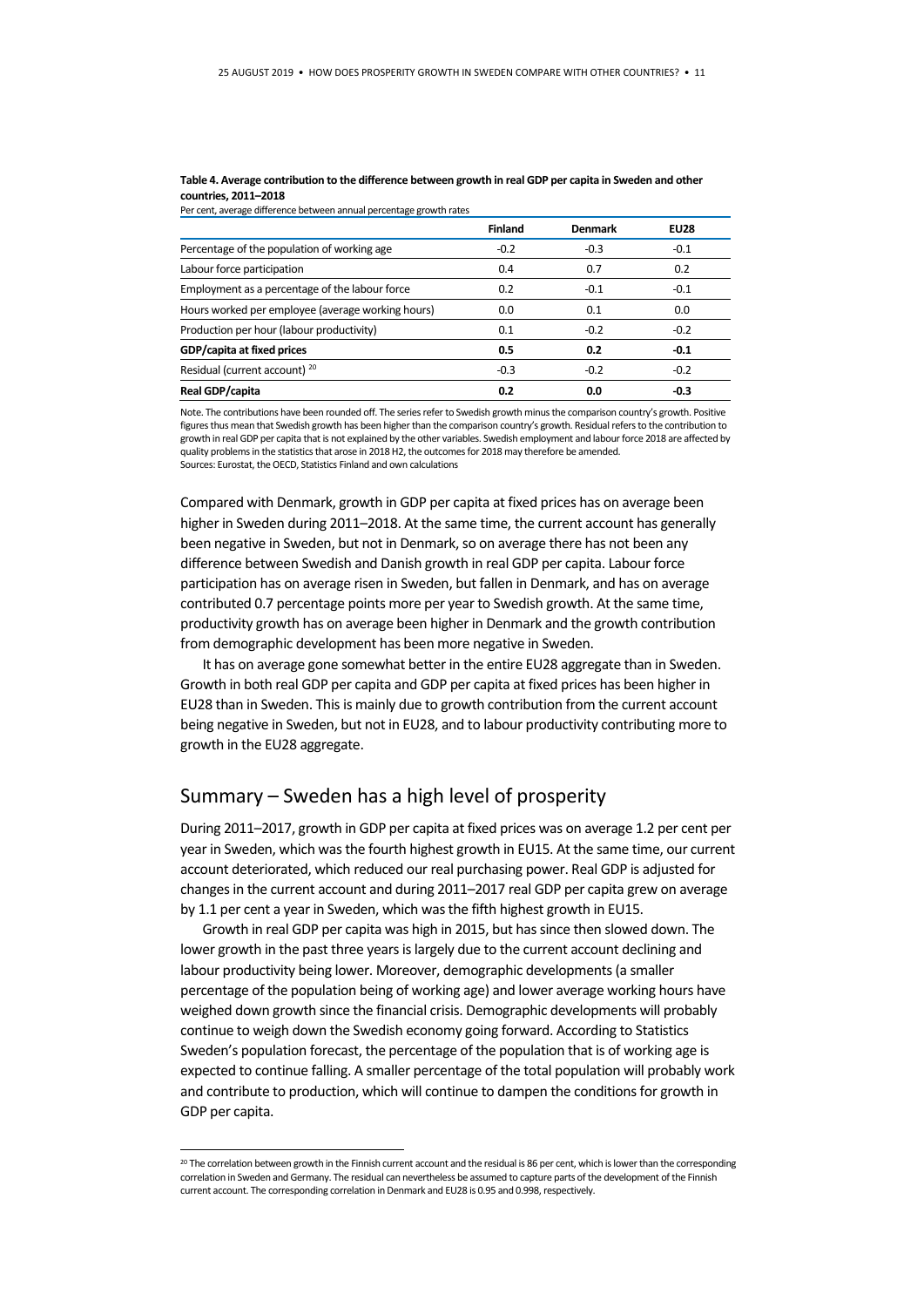In a longer perspective, the development of prosperity has been fairly stable. Over the past 20 years, Sweden has vacillated between eighth and twelfth place on the OECD's prosperity index for purchasing power adjusted GDP per capita. Sweden is thus a relatively prosperous country. However, for the past six years the relative prosperity level according to purchasing power adjusted GDP per capita has developed slightly slower. Danish prosperity is now higher than Swedish, and Sweden is no longer on a higher level than Germany.

That Germany has developed more strongly than Sweden in recent years can also be seen in the development of real GDP per capita. From 1996 to 2008, the average growth rate was 0.8 per cent higher per year in Sweden than in Germany, but since the financial crisis the development has been reversed. Growth has instead been on average 0.3 per cent higher per year in Germany. This is especially due to employment and labour productivity having grown more strongly in Germany, but also the current account weighing down income development in Sweden while contributing to a positive development in Germany.

The Swedish economy will face several challenges going forward. Demographic developments, integration of new arrivals into the labour market, the development of the current account and the recent weak development in productivity are all factors that risk dampening the development of incomes. There are difficulties for new arrivals to get into the labour market and even if integration of new arrivals into the labour market has been somewhat faster in recent years $^{21}$ , it is still important that integration continues to improve. If new arrivals continue to experience difficulties getting into the labour market, it could slow down growth in GDP per capita. Productivity growth has been relatively weak in many countries, including Sweden, which can be explained by both structural and cyclical factors<sup>22</sup>. It is reasonable to assume that productivity growth will rise somewhat in the near future, but if growth does not increase income development may remain weak. There are thus many challenges, which are shared with most other wealthy countries. But on the whole, Sweden is a wealthy country with a high level of prosperity.

## References

Swedish Fiscal Policy Council (2019), GDP per capita, Swedish Fiscal Policy 2019.

National Institute of Economic Research (2019), BNP per capita – en historisk jämförelse med åren framöver, Konjunkturläget oktober 2019 [GDP per capita – a historical comparison with the years ahead. Swedish Economy Report October 2019].

National Institute of Economic Research (2017), Produktiviteten i Sverige [Productivity in Sweden], Lönebildningsrapporten 2017 [Wage Formation in Sweden 2017].

National Institute of Economic Research (2019), Produktiviteten i Sverige [Productivity in Sweden], Lönebildningsrapporten 2019 [Wage Formation in Sweden 2019].

OECD & Eurostat (2012), Eurostat-OECD Methodological Manual on Purchasing Power Parities, 2012 edition.

Swedish Government (2016), New measures of welfare, Extract from the 2017 Spring Fiscal Policy Bill, PROP 2016/17:100 Annex 4.

<span id="page-11-1"></span><span id="page-11-0"></span><sup>&</sup>lt;sup>21</sup> According to register data on integration from Statistics Sweden, asylum seekers are now finding jobs more quickly.

<sup>&</sup>lt;sup>22</sup> See "Produktiviteten i Sverige" (Productivity in Sweden) in Wage Formation in Sweden 2017 and "Produktivitetsutvecklingen i

Sverige" (Productivity growth in Sweden) in Wage Formation in Sweden 2019 for a description of Swedish productivity growth.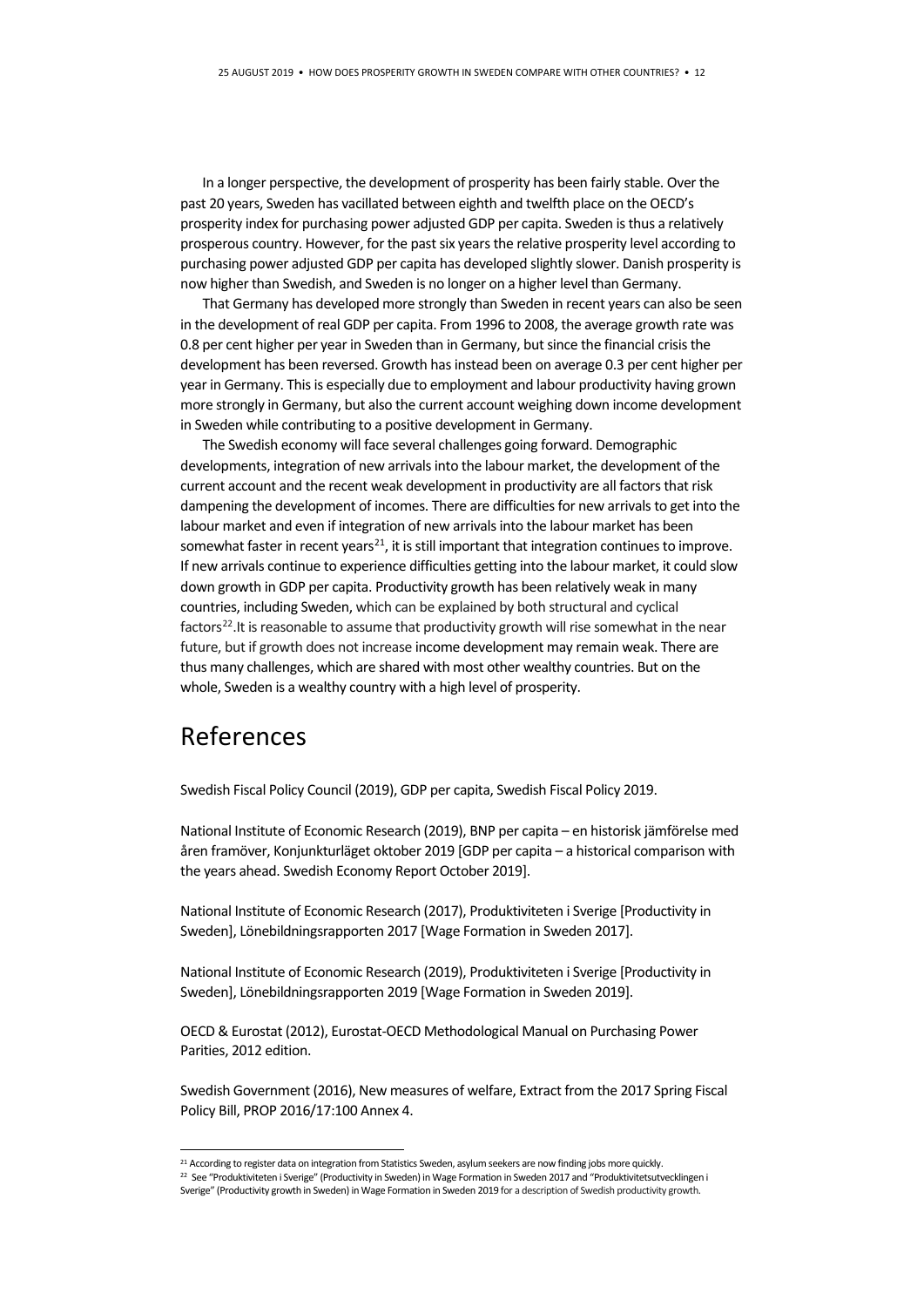# Appendix

#### **Table 5. Definitions and descriptions of the prosperity measures included**

| Measure                                            | <b>Description</b>                                                                                                                                                                                                                                                                                                                                                                                                                                                                                                                                                                                                                                |
|----------------------------------------------------|---------------------------------------------------------------------------------------------------------------------------------------------------------------------------------------------------------------------------------------------------------------------------------------------------------------------------------------------------------------------------------------------------------------------------------------------------------------------------------------------------------------------------------------------------------------------------------------------------------------------------------------------------|
|                                                    | GDP (gross domestic product) measures the total economic activity in a country during a specific period of<br>time.                                                                                                                                                                                                                                                                                                                                                                                                                                                                                                                               |
| <b>Purchasing power</b>                            | When variables are expressed in terms of per capita (per inhabitant), this means that the measure has<br>been divided by the population and thus it takes into account developments in the population.                                                                                                                                                                                                                                                                                                                                                                                                                                            |
| adjusted GDP per capita                            | The purchasing power adjustment is made to convert a variable from national to common currency and to<br>adjust for the difference in general price levels between countries. The purchasing power adjustment is<br>made with the aid of Purchasing Power Parity, which is created by compiling the prices of goods in a basket<br>in national currency and comparing with the prices of corresponding baskets of goods in a comparison<br>area, such as the OECD countries. Purchasing power adjusted variables also correct for changes in the<br>current account, which can play a decisive role for countries with substantial foreign trade. |
| <b>Purchasing power</b><br>adjusted GNI per capita | GNI (gross national income) includes all incomes in a country during a certain period of time. GDP<br>measures the value of all production and thereby all incomes that are generated within the country, while<br>GNI measures all income accruing to people living in the country. The difference between the two<br>measures consists of remuneration for work and capital that go abroad and come from abroad. Gross<br>national income is obtained by adding the net total of capital incomes and work incomes going abroad and<br>coming from abroad <sup>23</sup> to GDP.                                                                  |
|                                                    | See purchasing power adjusted GDP per capita for a description of "per capita" and purchasing power<br>adjustment.                                                                                                                                                                                                                                                                                                                                                                                                                                                                                                                                |
| Households' individual<br>consumption per capita,  | Households' individual consumption covers all goods and services consumed by the household (even<br>services provided by the public sector).                                                                                                                                                                                                                                                                                                                                                                                                                                                                                                      |
| purchasing power<br>adjusted                       | See purchasing power adjusted GDP per capita for a description of "per capita" and purchasing power<br>adjustment.                                                                                                                                                                                                                                                                                                                                                                                                                                                                                                                                |
| GDP per capita at a fixed                          | GDP (gross domestic product) measures the total economic activity in a country during a specific period of<br>time.                                                                                                                                                                                                                                                                                                                                                                                                                                                                                                                               |
| price                                              | GDP expressed in fixed prices adjusts for price developments in what is produced and thus describes the<br>development in production volumes. GDP per capita also adjusts for developments in the population.                                                                                                                                                                                                                                                                                                                                                                                                                                     |
|                                                    | GDP (gross domestic product) measures the total economic activity in a country during a specific period of<br>time.                                                                                                                                                                                                                                                                                                                                                                                                                                                                                                                               |
| Real GDP per capita                                | Real GDP adjusts for both inflation and changes in the current account (relative price developments on<br>exports and imports). GDP per capita also adjusts for developments in the population. When real GDP is<br>calculated, it is natural to deflate using price developments on domestic final use.                                                                                                                                                                                                                                                                                                                                          |
| Real GNI per capita                                | GNI (gross national income) includes all incomes in a country during a certain period of time. See more<br>about the difference between GDP and GNI under purchasing power adjusted GNI per capita.<br>Real GNI adjusts for both inflation and changes in the current account (relative price developments on<br>exports and imports). GNI per capita also adjusts for developments in the population. When real GNI is<br>calculated, it is natural to deflate using price developments on domestic final use.                                                                                                                                   |

<span id="page-12-0"></span><sup>&</sup>lt;sup>23</sup> Such as interest rates, share dividends, return on direct investment abroad, salaries and some taxes and subsidies.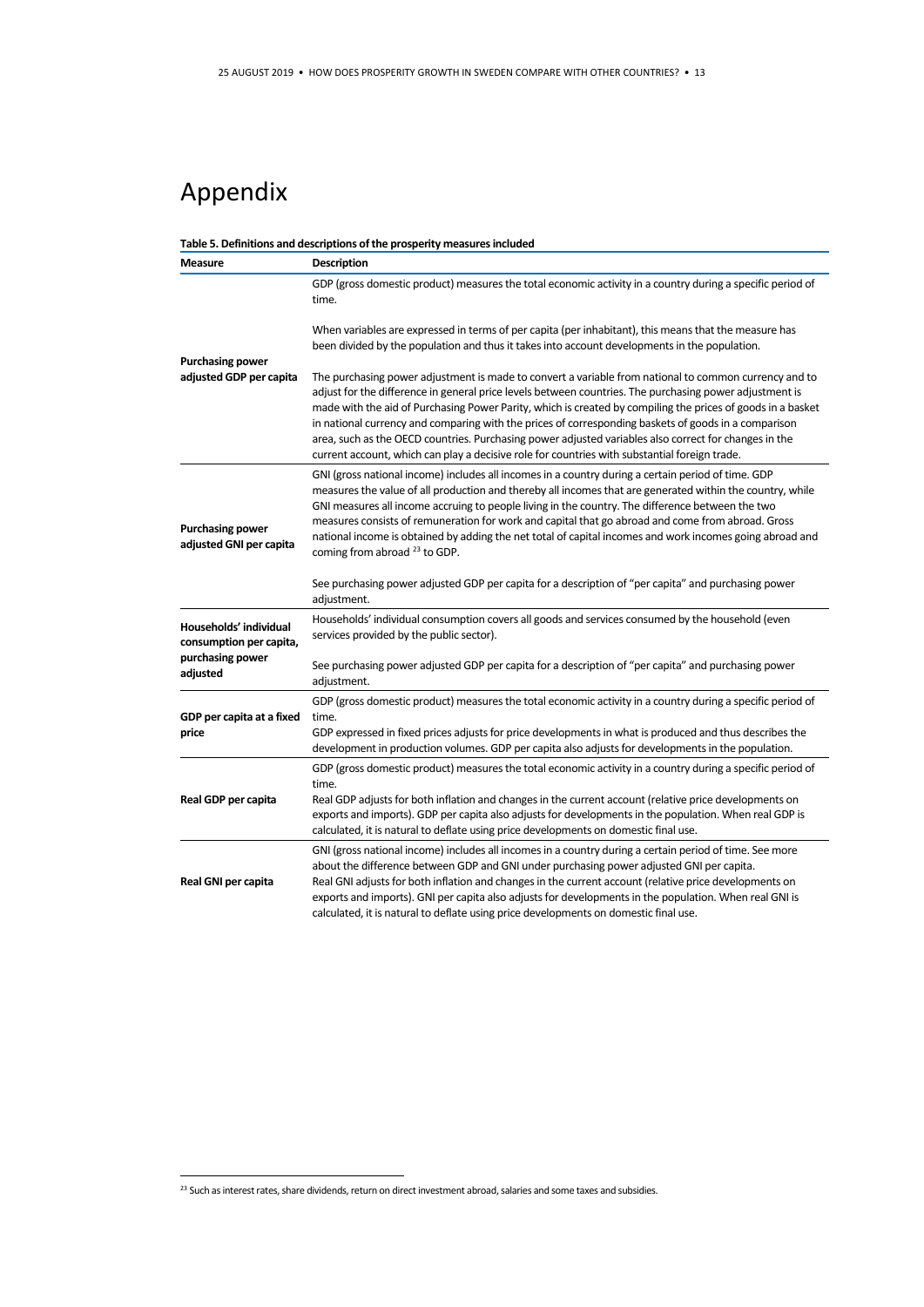

**Figure 7. Decomposition of growth in German real GDP per capita**  Annual percentage growth

Note. Residual (current account) refers to the contribution to growth in real GDP per capita that is not explained by the other variables. German population aged 15-74 has had a time series break in 2010 and has therefore been spliced with an average of growth in 2009 and 2011

Sources: Eurostat, the OECD and own calculations





Note. Residual (current account) refers to the contribution to growth in real GDP per capita that is not explained by the other variables. Sources: Eurostat, the OECD and own calculations

**Figure 8. Decomposition of growth in Finnish real GDP per capita**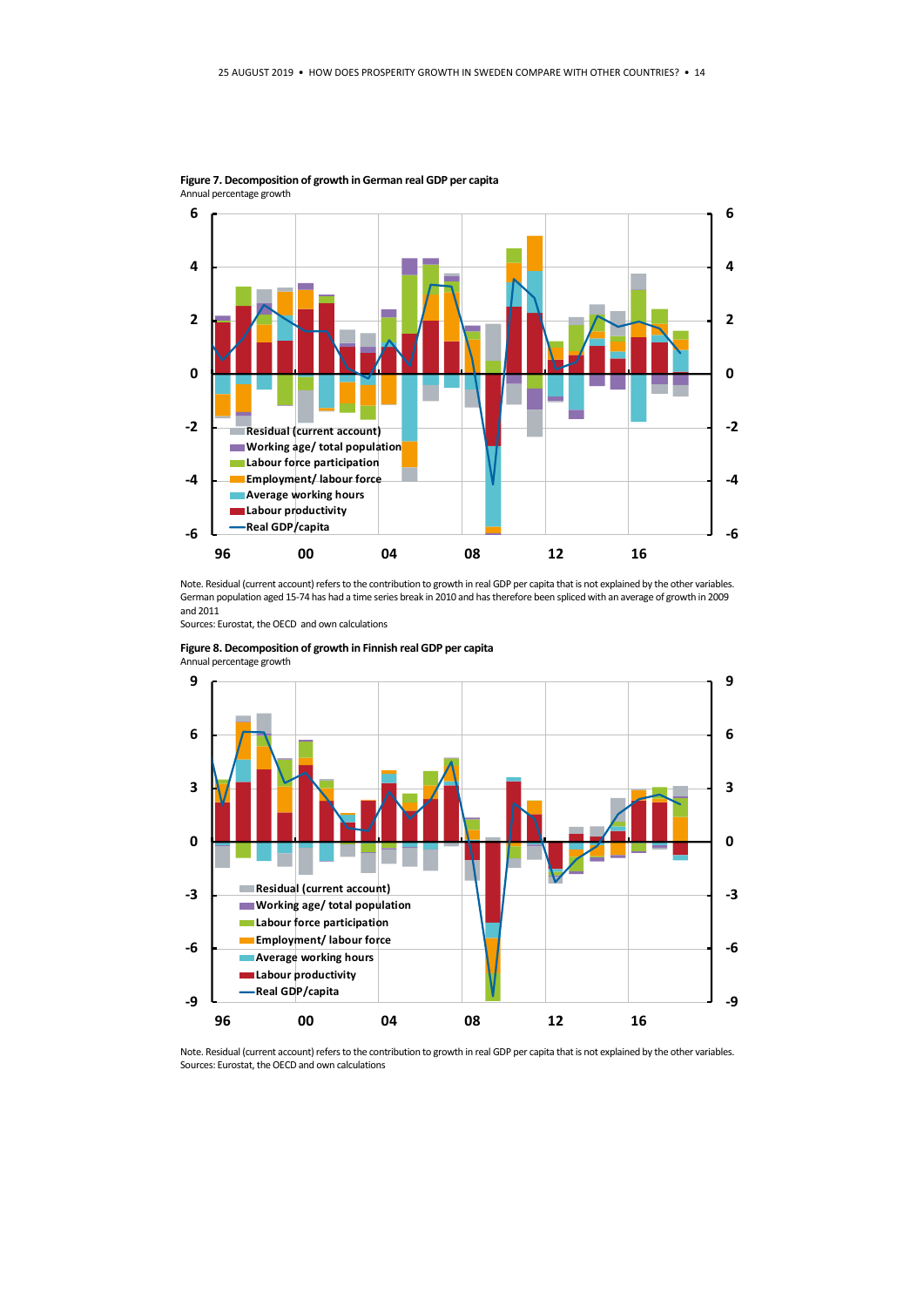

**Figure 9. Decomposition of growth in Danish real GDP per capita**

Note. Residual (current account) refers to the contribution to growth in real GDP per capita that is not explained by the other variables. Sources: Eurostat, the OECD and own calculations



**Figure 10. Decomposition of growth in real GDP per capita in the EU28**

Note. Residual (current account) refers to the contribution to growth in real GDP per capita that is not explained by the other variables. Sources: Eurostat, the OECD and own calculations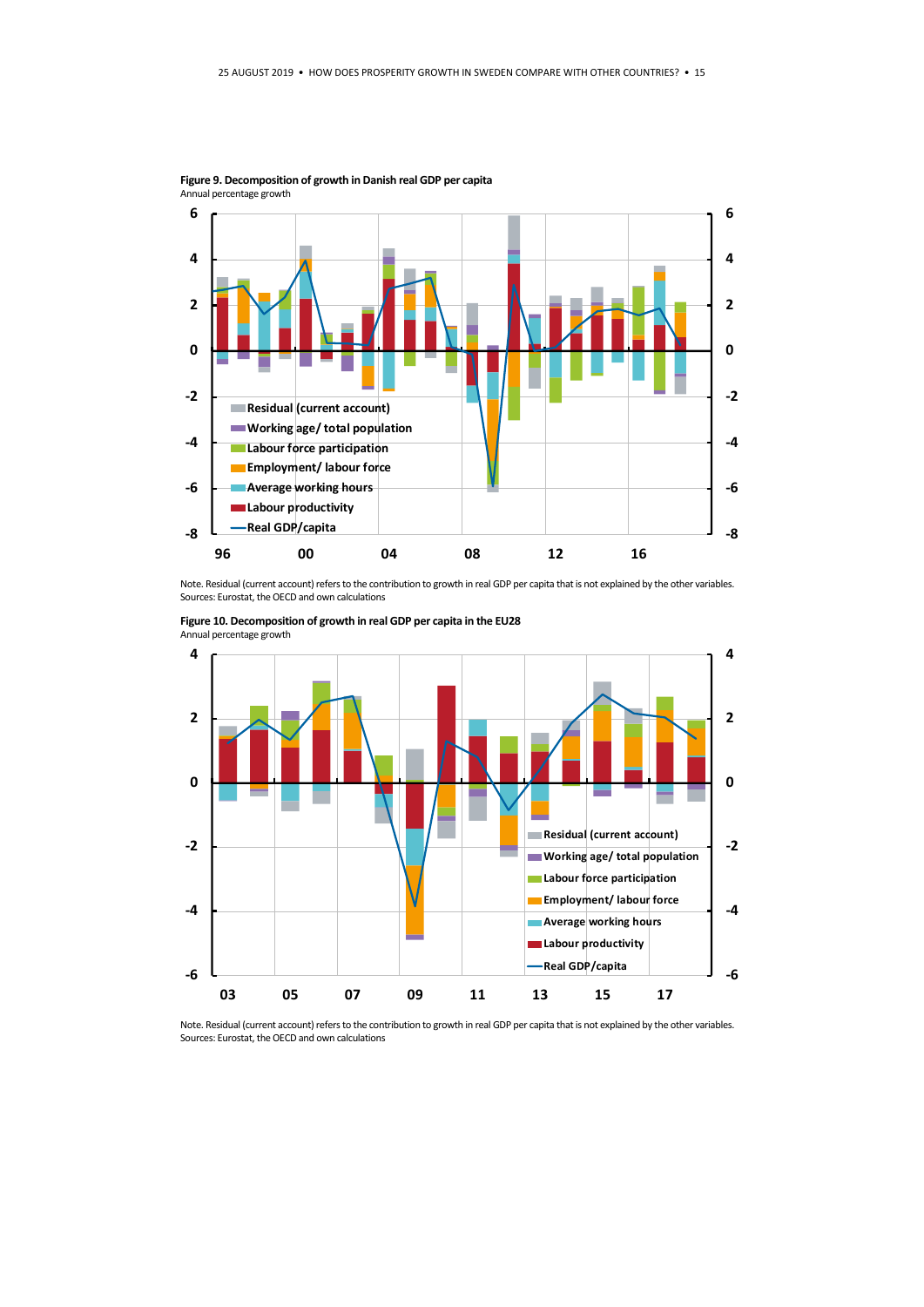

**Figure 11.Decomposition of Swedish growth relative to Finnish in real GDP per capita**  Annual percentage change.

Note. The series refer to Swedish growth minus Finnish growth. Positive figures thus mean that Swedish growth has been higher than Finnish growth. Residual refers to the contribution to growth in real GDP per capita that is not explained by the other variables. Swedish employment and labour force 2018 are affected by quality problems in the statistics that arose in 2018 H2, the outcomes for 2018 may therefore be amended

Sources: Eurostat, the OECD, Statistics Finland and own calculations



**Figure 12. Decomposition of Swedish growth relative to Danish in real GDP per capita**  Annual percentage change

Note. The series refer to Swedish growth minus Danish growth. Positive figures thus mean that Swedish growth has been higher than Danish growth. Residual refers to the contribution to growth in real GDP per capita that is not explained by the other variables. Swedish employment and labour force 2018 are affected by quality problems in the statistics that arose in 2018 H2, the outcomes for 2018 may therefore be amended

Sources: Eurostat, the OECD and own calculations